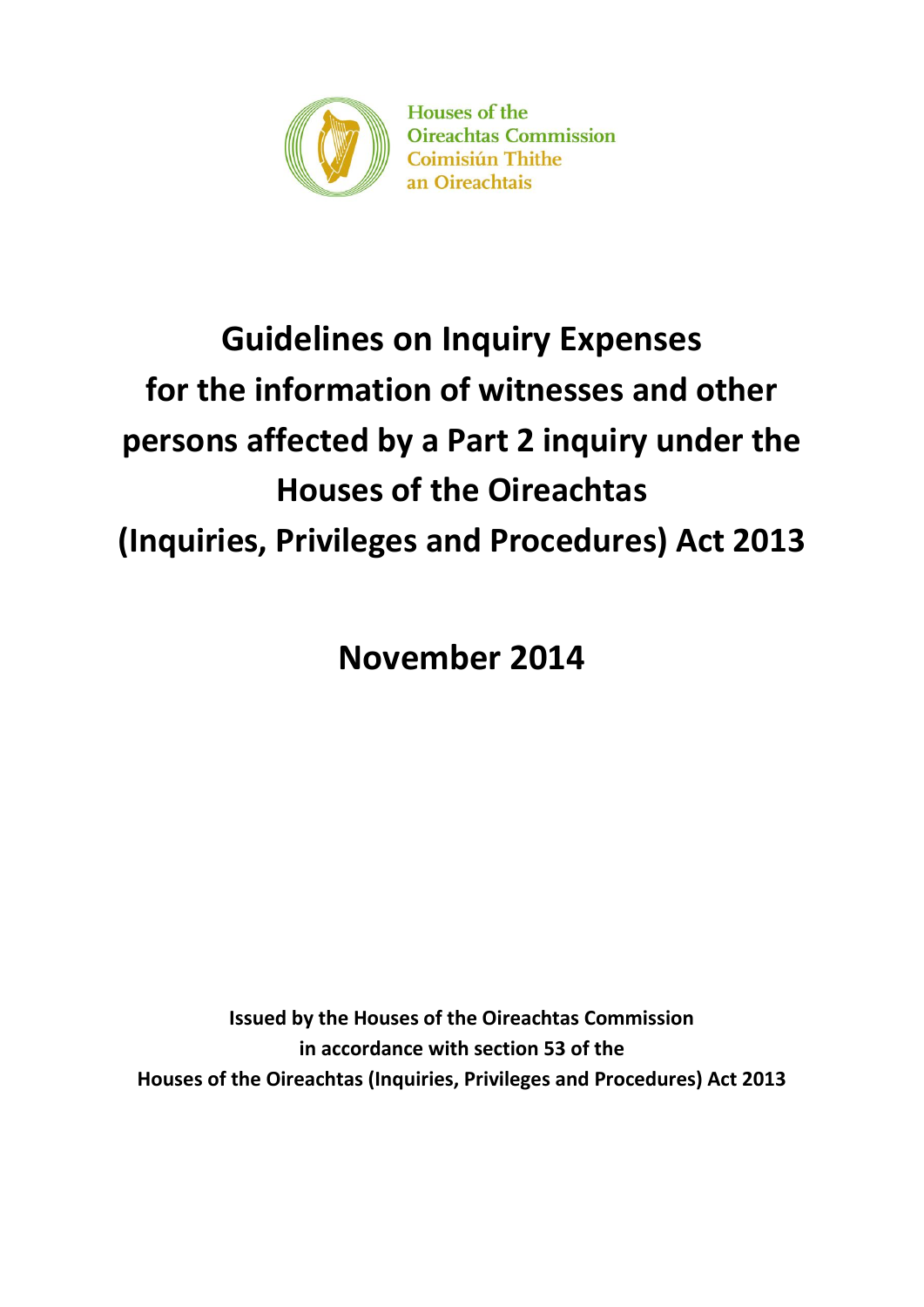## **GUIDELINES ON EXPENSES<sup>1</sup>**

## **Contents**

| RECOUPMENT OF EXPENSES BY THE COMMISSION AND "AGGRIEVED PERSONS"  4 |  |
|---------------------------------------------------------------------|--|
|                                                                     |  |
|                                                                     |  |
|                                                                     |  |

## <span id="page-1-0"></span>**INTRODUCTION**

- 1. The Oireachtas Commission ("the Commission") is mindful of its duty as a public service body to use public monies to carry out its functions in the most cost effective manner possible.
- 2. Expenses will therefore only be awarded if they meet the strict criteria laid out below.
- 3. Witnesses and any other person claiming expenses under these Guidelines should note that except in exceptional circumstances, $2$  details of expenses paid out will be published on [www.oireachtas.ie.](http://www.oireachtas.ie/)

## <span id="page-1-1"></span>**CORE EXPENSES**

#### <span id="page-1-2"></span>**Who May Claim**

-

4. Subject to the Act<sup>3</sup> and these Guidelines, in general, all witnesses appearing before an Inquiry will be paid their core expenses. Core expenses for the purpose of these guidelines,

 $1$  The full title of these Guidelines is "Guidelines on Expenses for the Information of Witnesses and other Persons affected by a Part 2 Inquiry under the H*ouses of the Oireachtas (Inquiries, Privilege and Procedures) Act 2013"*

 $2$  If you believe there are exceptional circumstances why details of expenses paid to you should not be published, please set same out in any application for expenses.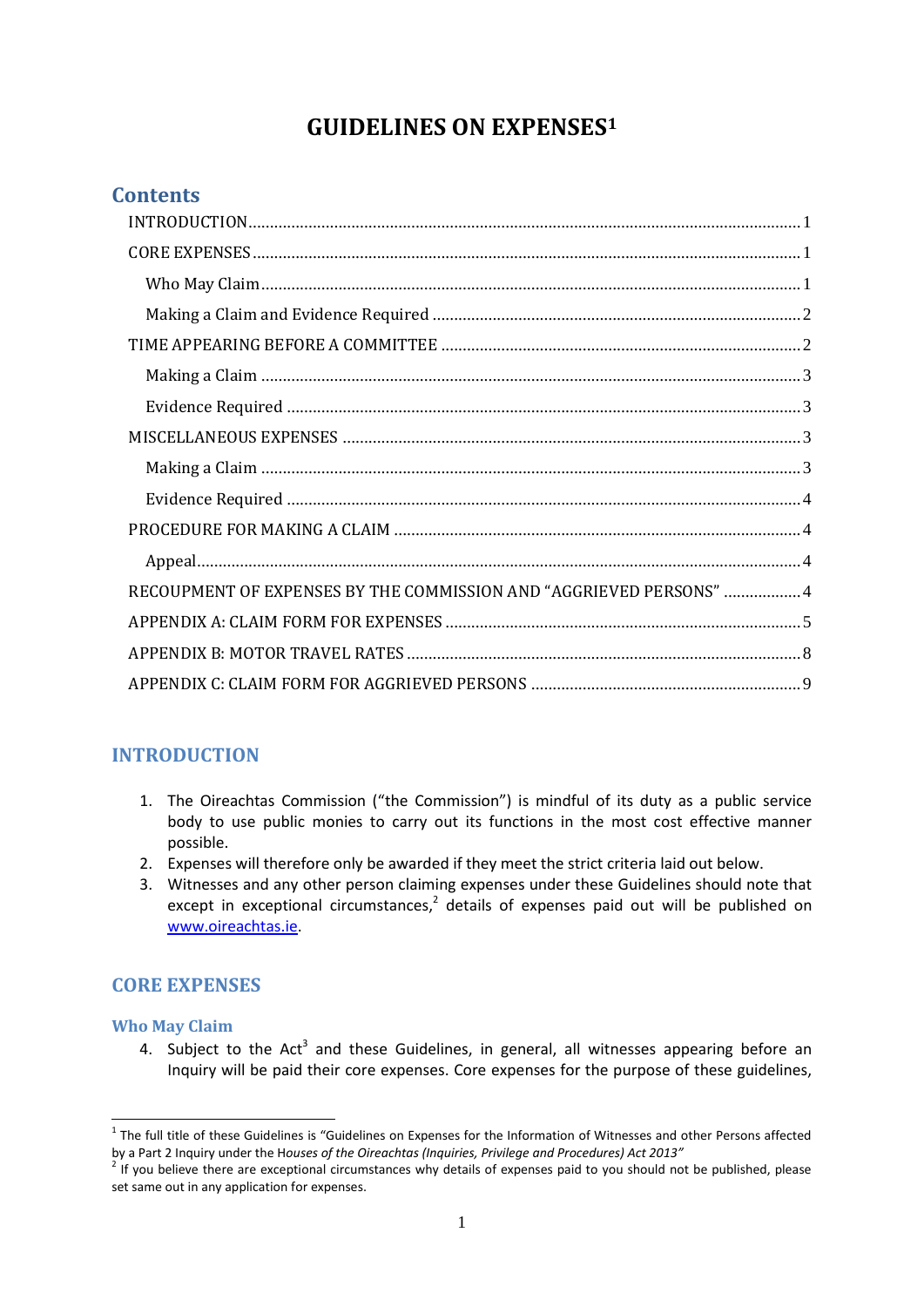include subsistence expenses (to cover your food and drink and accommodation if relevant), and travel expenses. **Important note for witnesses attending pursuant to a direction:** Save in exceptional circumstances, payment of these core expenses will be deemed to satisfy the requirement of s.67(3) to pay you your "reasonable expenses".

- 5. Save where otherwise provided by law, the Commission reserve the right to refuse to pay core expenses where in the opinion of the Commission:
	- a. it would be unfair or unreasonable to do so and/or
	- b. where it would not serve the public interest to do so.

#### <span id="page-2-0"></span>**Making a Claim and Evidence Required**

#### *Daytime Rates*

- 6. The following are the subsistence Daytime Rates payable for those whose home is less than 48.27 km from the locations of the hearing:
	- a. For hearing days where you are required to be at the hearing for 10 hours or less you will receive €13.71
	- b. For hearing days where you are required to be in attendance for more than 10 hours you will receive €33.61
- 7. No vouching documentation is required to claim this figure. You will be paid one such amount for each day you are directed or invited to attend a Part 2 Inquiry hearing.

#### *Overnight Rate*

- 8. The subsistence Overnight Rate is as follows: If your home is more than 48.27 km from the location of the hearing you are entitled to claim €108.99 for each overnight period where you are absent from home as a result of the hearing. An overnight allowance covers a period of up to 24 hours from the time of departure.<sup>4</sup>
- 9. Vouching documentation to show amounts expended on overnight accommodation must be provided to make a claim for an overnight subsistence expenses. This should be done by providing original receipts as well as copies of all receipts. Both the original and copy must be signed and dated on the rear. In the absence of vouching documentation showing accommodation expenses incurred, only the relevant Daytime Rate will be payable.

#### *Travel Expenses*

10. Claims for Travel Expenses must be vouched by providing original receipts as well as copies of all receipts.<sup>5</sup> Both the original and copy must be signed and dated on the rear. If you travel to the Inquiry by motor you may claim in line with the normal mileage rates for the civil service (See Appendix B). Any civil servants attending as a witness before the Committee should bear in mind relevant Circulars on travel, in particular that public transport should be relied on where possible.<sup>6</sup>

### <span id="page-2-1"></span>**TIME APPEARING BEFORE A COMMITTEE<sup>7</sup>**

11. In general, the Commission will not pay expenses for time incurred in appearing before a Committee to compensate you for time spent or for loss of earnings.

1

 $3$  See for example s.55(1) and (2) for examples of where an application for reasonable expenses will be refused as provided for in s.54(3).

 $<sup>4</sup>$  Note therefore that if you claim for an overnight amount, you cannot claim for a Daytime Rate amount within the same</sup> 24 hour period.

<sup>&</sup>lt;sup>5</sup> For example your bus or train ticket

 $<sup>6</sup>$  See for example Circular 11/82 on Travel and Subsistence Regulations</sup>

<sup>7</sup> **Please be aware that any expenses received under this head must be declared for taxation purposes.**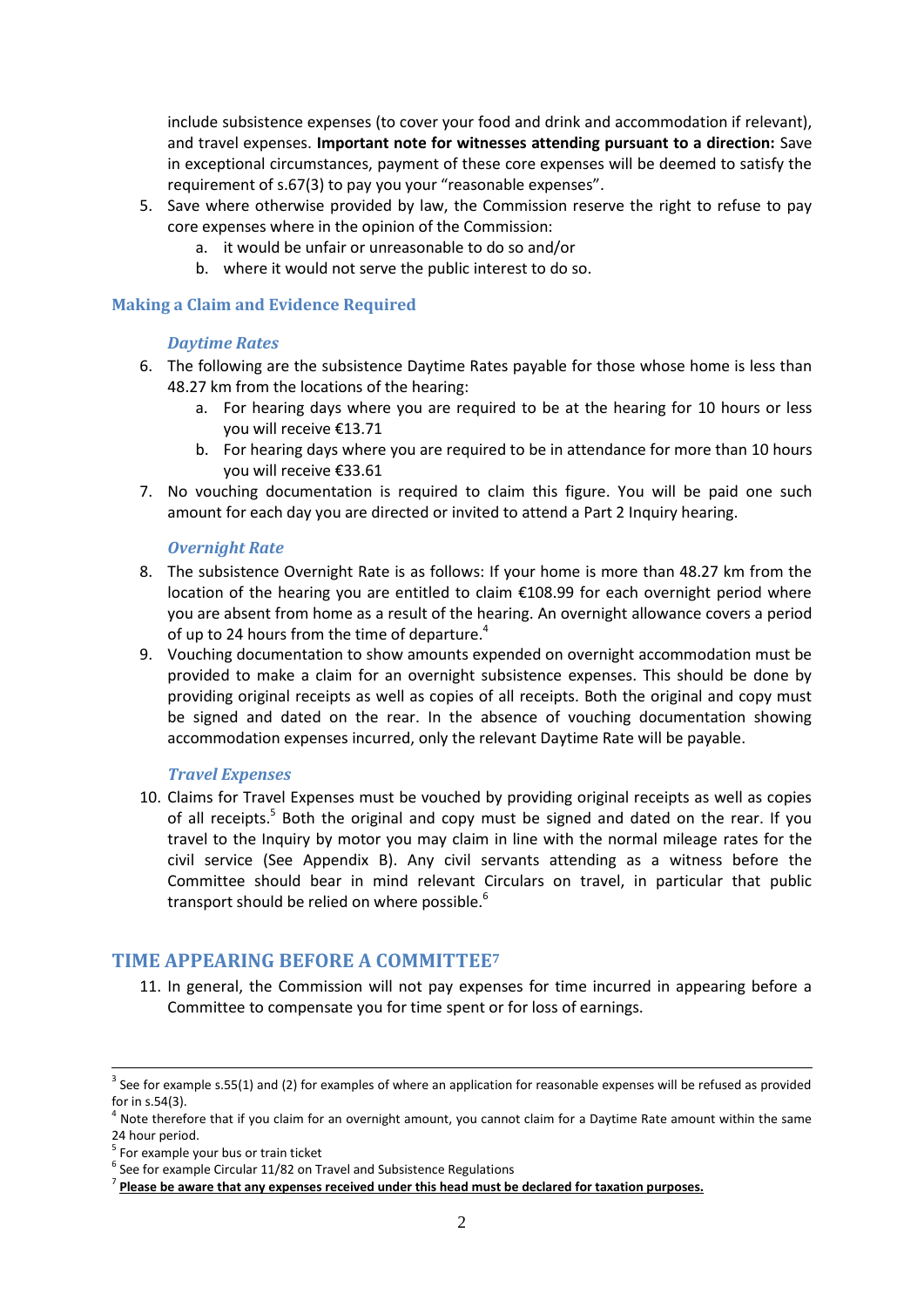12. "*Time appearing before a Committee*" in this context means the time which you spend being questioned by a Committee. It also includes the time spent waiting to appear before the Committee on the days which you have been invited or are compelled to attend. It does not include any time spent at hearings to which you have not been invited or compelled to attend, in other words, which you attend as a visitor.<sup>8</sup>

#### <span id="page-3-0"></span>**Making a Claim**

- 13. Claims for time appearing before a Committee will only be considered where:
	- a. If you are in employment, where you prove to the satisfaction of the Commission that your employer refuses to pay you your salary for time spent at the hearings<sup>9</sup> OR you are self–employed OR you are unemployed; AND
	- b. The Commission is satisfied that there are exceptional circumstances which warrant the payment.<sup>10</sup>
- 14. In all circumstances the Commission reserve the right to refuse to pay expenses for time appearing before a Committee where in the opinion of the Commission:
	- a. it would be unfair or unreasonable to do so and/or
	- b. where it would not serve the public interest to do so.

#### <span id="page-3-1"></span>**Evidence Required**

15. Please fill in the form at Appendix A.

#### <span id="page-3-2"></span>**MISCELLANEOUS EXPENSES**

- 16. In this section "Miscellaneous expenses" refers to expenses other than legal costs, core expenses or time appearing before a committee.
- 17. Save in exceptional circumstances, the Commission will not make payment on claims for Miscellaneous Expenses.

#### <span id="page-3-3"></span>**Making a Claim**

- 18. Claims for Miscellaneous Expenses will only be considered where:
	- a. The Commission is satisfied that there are exceptional circumstances which warrant the payment; AND,
	- b. The Commission is of the opinion that such expenses were reasonably incurred.
- 19. In all circumstances the Commission reserve the right to refuse to pay any claim for Miscellaneous Expenses where in the opinion of the Commission:
	- a. it would be unfair or unreasonable to do so and/or
	- b. where it would not serve the public interest to do so.

 $^8$  For example: If the Clerk to the Committee sends you a notice asking you to attend at 1pm on a certain date, and if you are called in at 3pm with your questioning finishing at 4pm, you may claim for **3 hours**. If you choose to wait to hear the rest of the evidence which runs until 6pm, you may still only claim for 3 hours. Where you are required to appear for more than one day, no claim can be made for any period where the Committee was not in session. If you are asked to attend on a certain day, and the Committee do not in fact question you that day, you may only claim up until the time you are informed by the Clerk that you will not be needed.

<sup>&</sup>lt;sup>9</sup> This can be proved by providing the Commission with a letter from your employer. See further the claim form at Appendix A

<sup>&</sup>lt;sup>10</sup> In this case, exceptional circumstances could include, where you are self-employed and have no other source of income during the course of attendance at the hearing, or where you can show some other serious financial disadvantage by appearing before the Committee.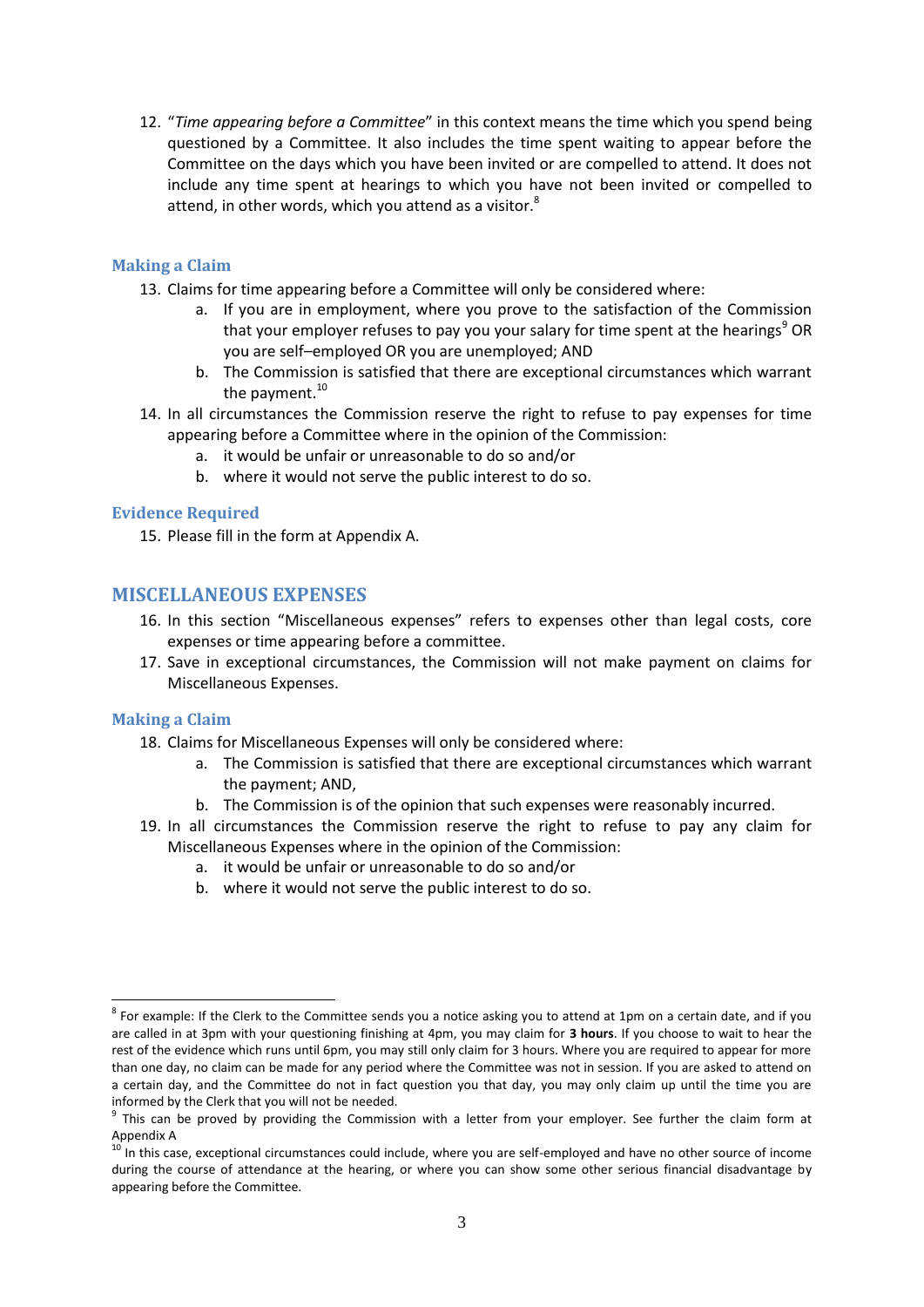#### <span id="page-4-0"></span>**Evidence Required**

20. Claims for Miscellaneous Expenses must be evidenced by providing original receipts as well as copies of all receipts. Both the original and copy must be signed and dated on the rear. Please fill in the appropriate section of the form at Appendix A.

#### <span id="page-4-1"></span>**PROCEDURE FOR MAKING A CLAIM**

- 21. Claims may be submitted on an ongoing basis but no more frequently than every 28 days. Claims may only be made in respect of expenses **already incurred.** Please use the claim form available at Appendix A below.
- 22. A decision will be made on whether to make an award within 28 days of any application. The Commission may make a full or partial award of the amounts claimed, or (where relevant) may decide not to make an award.
- 23. The applicant will be notified directly of the decision in writing. If an award is to be made, payment will issue on the same date as the decision.

#### <span id="page-4-2"></span>**Appeal**

- 24. If the Applicant disagrees with the decision, he or she may appeal the decision to the Commission within 28 days. The appeal must contain reasons why the applicant disagrees with the decision.
- 25. A response will issue from any appeal to the Commission within 28 days. If applicable, payment will issue on the same date as the decision.

## <span id="page-4-3"></span>**RECOUPMENT OF EXPENSES BY THE COMMISSION AND "AGGRIEVED PERSONS"**

- 26. If you fail to cooperate with the inquiry,  $11$  you may face a direction from the Commission<sup>12</sup> to pay for any expenses incurred by the Inquiry Committee or an aggrieved person<sup>13</sup> which would not have been incurred but for your lack of cooperation.
- 27. In the case of an aggrieved person, they must commence this process by sending a request to the Commission in the Form set out at **Appendix C**. 14
- 28. Before issuing the direction, the Commission will seek a determination from the Court confirming the Commission's direction<sup>15</sup>, and, following the obtaining of this order from the Court, it will issue the direction along with the relevant documents.<sup>16</sup> In the case of the aggrieved person, if the inquiry terminates without a final report being produced, the Commission may rely on any available interim reports in order to form the aforementioned belief.<sup>17</sup>
- 29. For full details on this procedure please have reference to the Inquiries Act.
- 30. If it is the case that certain amounts claimed by an aggrieved person overlap with amounts previously paid out by the Commission to the aggrieved person, the Commission reserve the right to seek reimbursement of those monies in the event that the aggrieved person successfully recovers same from the person whose acts or omissions were at issue.

 $11$  See the categories of behaviour at a.55(1)(a) to (e)

 $12$  See s.55(1)

<sup>&</sup>lt;sup>13</sup> Within the meaning of s.55(2) of the Inquiries Act

 $14$  See s.55(2)

 $15$  See s.96(3) and (4)

<sup>&</sup>lt;sup>16</sup> See s.55(7) for the definition of "relevant documents" which includes a requirement to send a copy of the order of the Court under s.96(3).

 $17$  See s.55(2)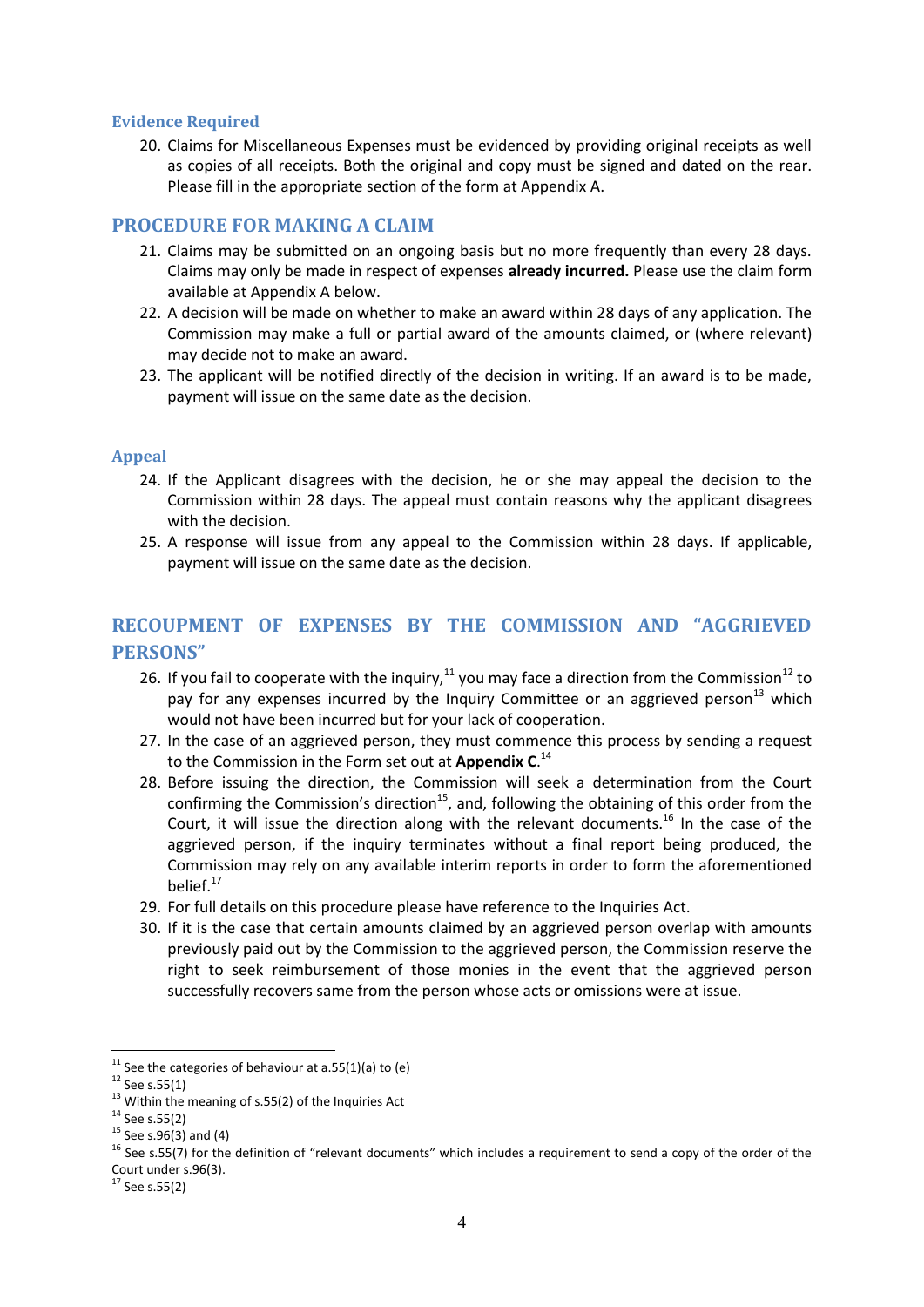## **APPENDIX A: CLAIM FORM FOR EXPENSES<sup>18</sup>**

<span id="page-5-0"></span>

| Name:    |                                                                                                                    |  |  |
|----------|--------------------------------------------------------------------------------------------------------------------|--|--|
| Address: | <u> 1980 - Jan Stein Harry Harry Harry Harry Harry Harry Harry Harry Harry Harry Harry Harry Harry Harry Harry</u> |  |  |
|          |                                                                                                                    |  |  |
|          |                                                                                                                    |  |  |
|          |                                                                                                                    |  |  |

#### **CORE EXPENSES**

#### **DAYTIME RATE**

| <b>Relevant Dates</b> | <b>Specify if Claiming Over or<br/>Under 10 Hours</b> | Amount Claimed (€) |
|-----------------------|-------------------------------------------------------|--------------------|
|                       |                                                       |                    |
|                       |                                                       |                    |
|                       |                                                       |                    |
|                       |                                                       |                    |

#### **Total Amount Claimed: \_\_\_\_\_\_**

#### **OVERNIGHT RATE**

| <b>Dates</b> | Place | <b>Number of Nights</b> | Amount Claimed (€) |
|--------------|-------|-------------------------|--------------------|
|              |       |                         |                    |
|              |       |                         |                    |
|              |       |                         |                    |
|              |       |                         |                    |

#### **Total Amount Claimed: \_\_\_\_\_**

#### **KILOMETRES TRAVELLED IN YOUR CAR**

| Date | To | From | Kilometres | <b>Engine</b><br>Capacity | Rate | Amount<br>Claimed<br>(€) |
|------|----|------|------------|---------------------------|------|--------------------------|
|      |    |      |            |                           |      |                          |
|      |    |      |            |                           |      |                          |

<sup>&</sup>lt;sup>18</sup> From the Guidelines on Expenses for the Information of Witnesses and Others Persons Affected by a Part 2 Inquiry under *the Houses of the Oireachtas (Inquiries, Privilege and Procedures) Act 2013 (Referred to within this form as "The Expenses Guidelines")*

<sup>&</sup>lt;sup>19</sup> If unemployed, insert "none" here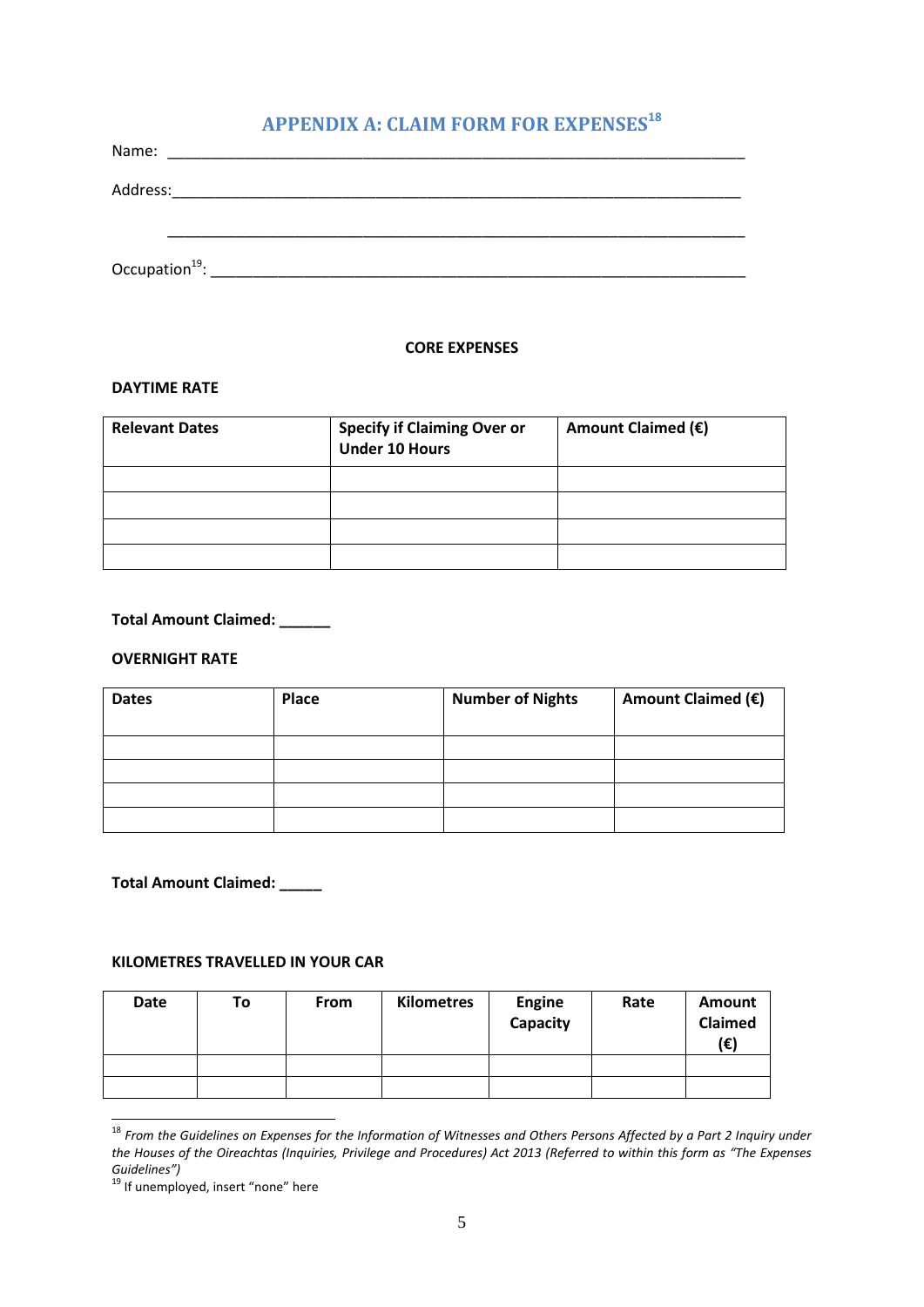#### **OTHER TRAVEL EXPENSES**

| <b>Date</b> | To | From | Amount |
|-------------|----|------|--------|
|             |    |      |        |
|             |    |      |        |
|             |    |      |        |
|             |    |      |        |

#### **TIME APPEARING BEFORE COMMITTEE**

| <b>Date</b> | Commence-<br>ment Time <sup>20</sup> | End Time <sup>21</sup> | <b>Total Hours</b> | Amount<br>Claimed $(E)$ |
|-------------|--------------------------------------|------------------------|--------------------|-------------------------|
|             |                                      |                        |                    |                         |
|             |                                      |                        |                    |                         |
|             |                                      |                        |                    |                         |
|             |                                      |                        |                    |                         |

#### **MISCELLANEOUS EXPENSES**

| Number <sup>22</sup> | <b>Expense</b> | Amount Claimed (€) |
|----------------------|----------------|--------------------|
|                      |                |                    |
|                      |                |                    |
|                      |                |                    |
|                      |                |                    |
|                      |                |                    |

- To claim your Core Expenses, where relevant please include any travel receipts and/or receipts for accommodation. Please also ensure you meet all criteria set out in the Expenses Guidelines to qualify for such expenses.
- To claim for Time Appearing before a Committee and Miscellaneous Expenses, please append hereto a submission explaining why you meet the criteria set out in the Expenses

<sup>&</sup>lt;sup>20</sup> I.e. the time at which you have been instructed to attend

<sup>&</sup>lt;sup>21</sup> I.e. the time the Committee dismisses you, either through finishing questioning or by you being informed by the Clerk that you are no longer needed. If you have not previously been dismissed, the Committee rising for the day is also considered to be a dismissal for that day.

<sup>&</sup>lt;sup>22</sup> Please place these numbers on any receipt which you wish to include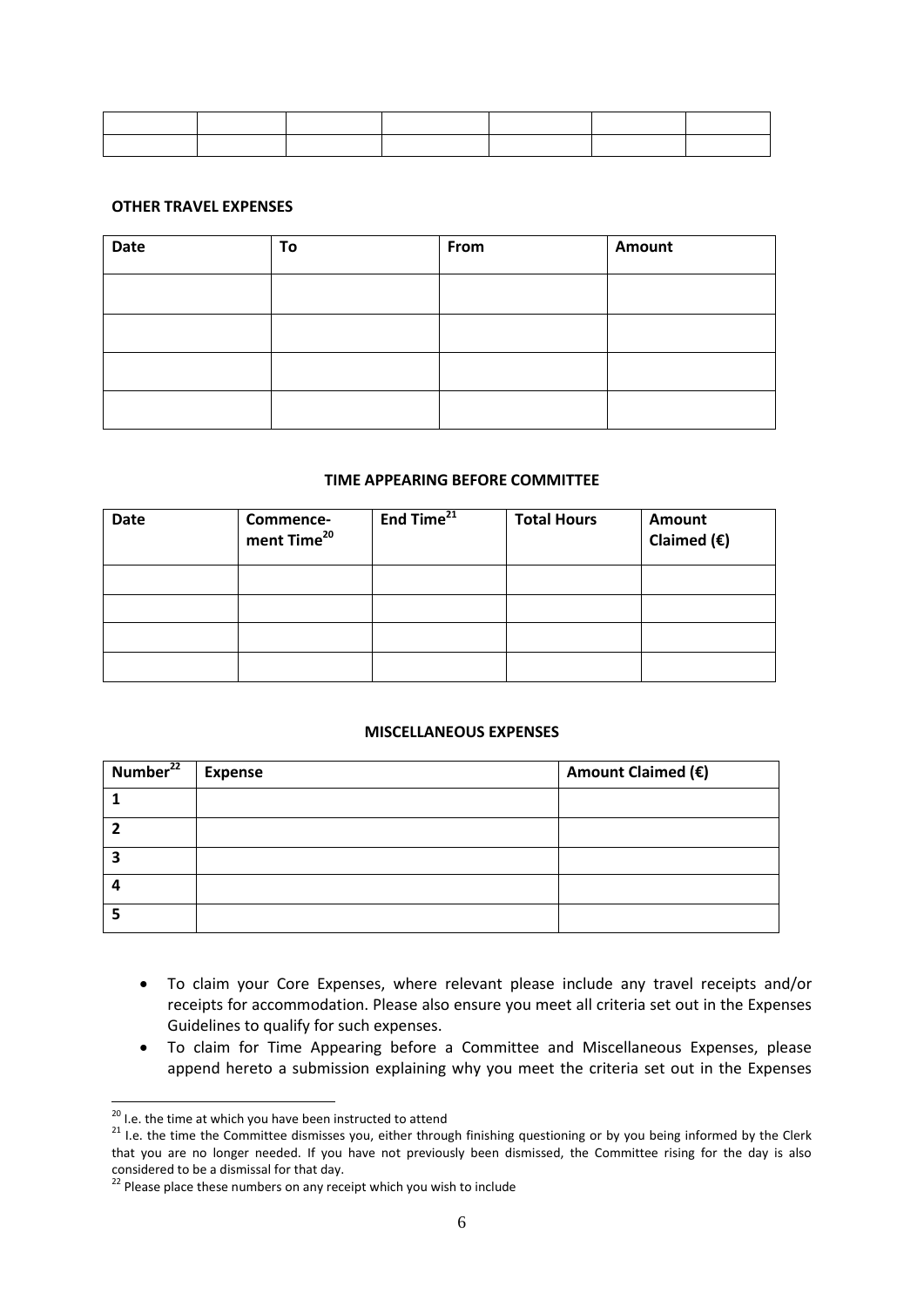Guidelines. Please include bank statements, receipts and any other relevant corroborating evidence to support any claim. In your submission please also include reasons why you think such expenses were reasonably incurred, and address whether it is in the public interest that you be awarded such expenses.

- Failure to properly substantiate your claim may lead to it being refused.
- By submitting a claim for expenses you acknowledge and accept that the details of amounts paid may be published by the Commission. If you believe that there are exceptional circumstances why details of expenses paid to you should not be published, please set same out in your application.

**I hereby declare that the particulars contained in this form and any supporting documentation attached thereto are in all respects true and correct to the best of my knowledge and belief and that the expenses claimed therein are in strict accordance with the Houses of the Oireachtas (Inquiries, Privileges and Procedures) Act, 2013, the Expenses Guidelines and with any other relevant guidelines or legal provision.** 

Signed: <u>**Contained: Date: Contained: Contained: Contained: Contained: Contained: Contained: Contained: Contained: Contained: Contained: Contained: Contained: Contained: Contained: Contained</u>** 

**Completed forms should be addressed as follows: Expenses Claim, Claims Management Section, Leinster House**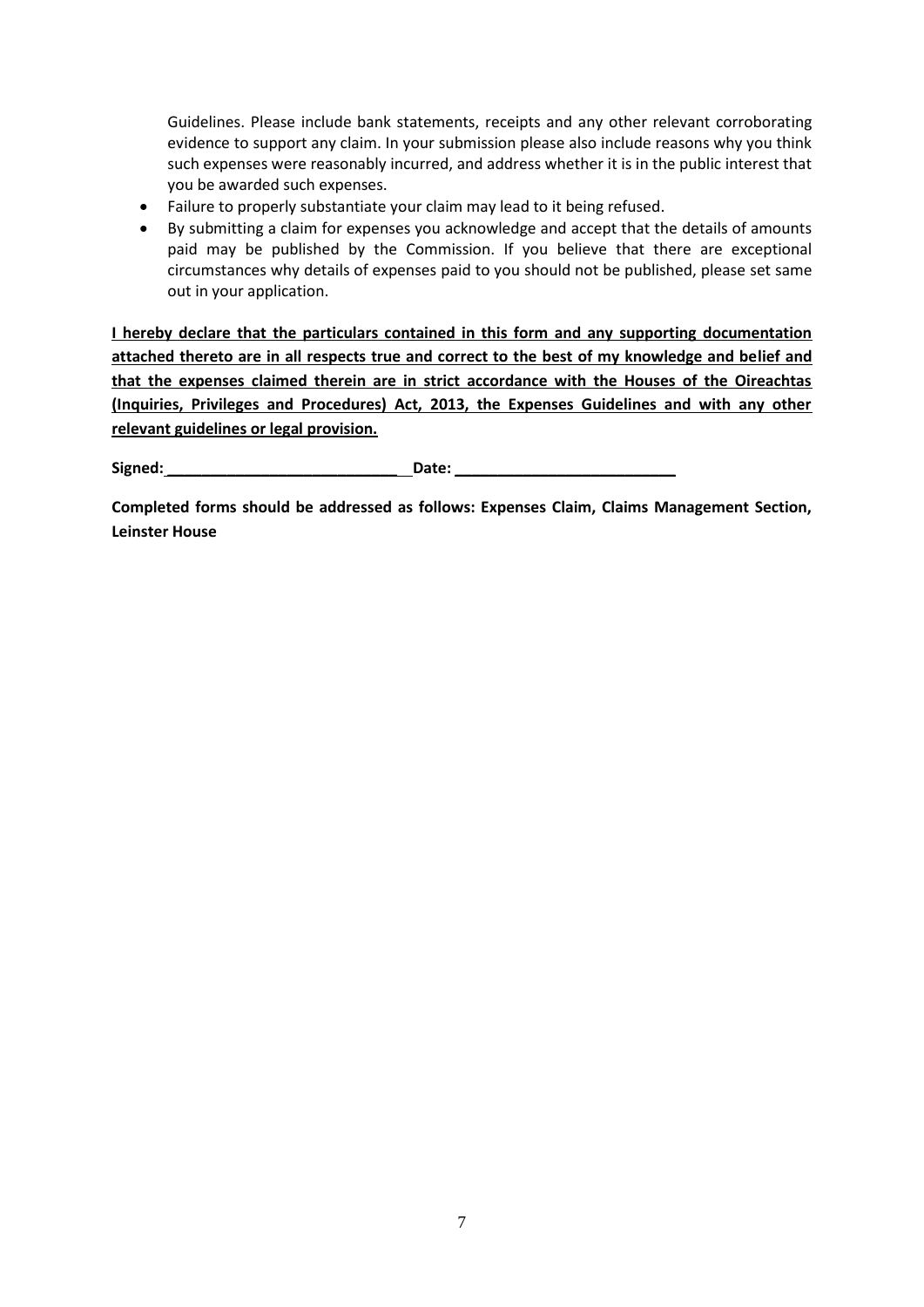## **APPENDIX B: MOTOR TRAVEL RATES**

<span id="page-8-0"></span>

| <b>Motor Travel Rates per kilometre</b>                                         |       |       |       |  |  |  |
|---------------------------------------------------------------------------------|-------|-------|-------|--|--|--|
| <b>Motor Travel Rates in a Calendar Year</b>                                    |       |       |       |  |  |  |
| 1501cc and Over<br>Up to 1200 cc<br>1201cc to 1500 cc<br><b>Engine Capacity</b> |       |       |       |  |  |  |
|                                                                                 | Cent  | Cent  | Cent  |  |  |  |
| Up to 6437km                                                                    | 39.12 | 46.25 | 59.07 |  |  |  |
| 6438km and Over                                                                 | 21.22 | 23.62 | 28.46 |  |  |  |